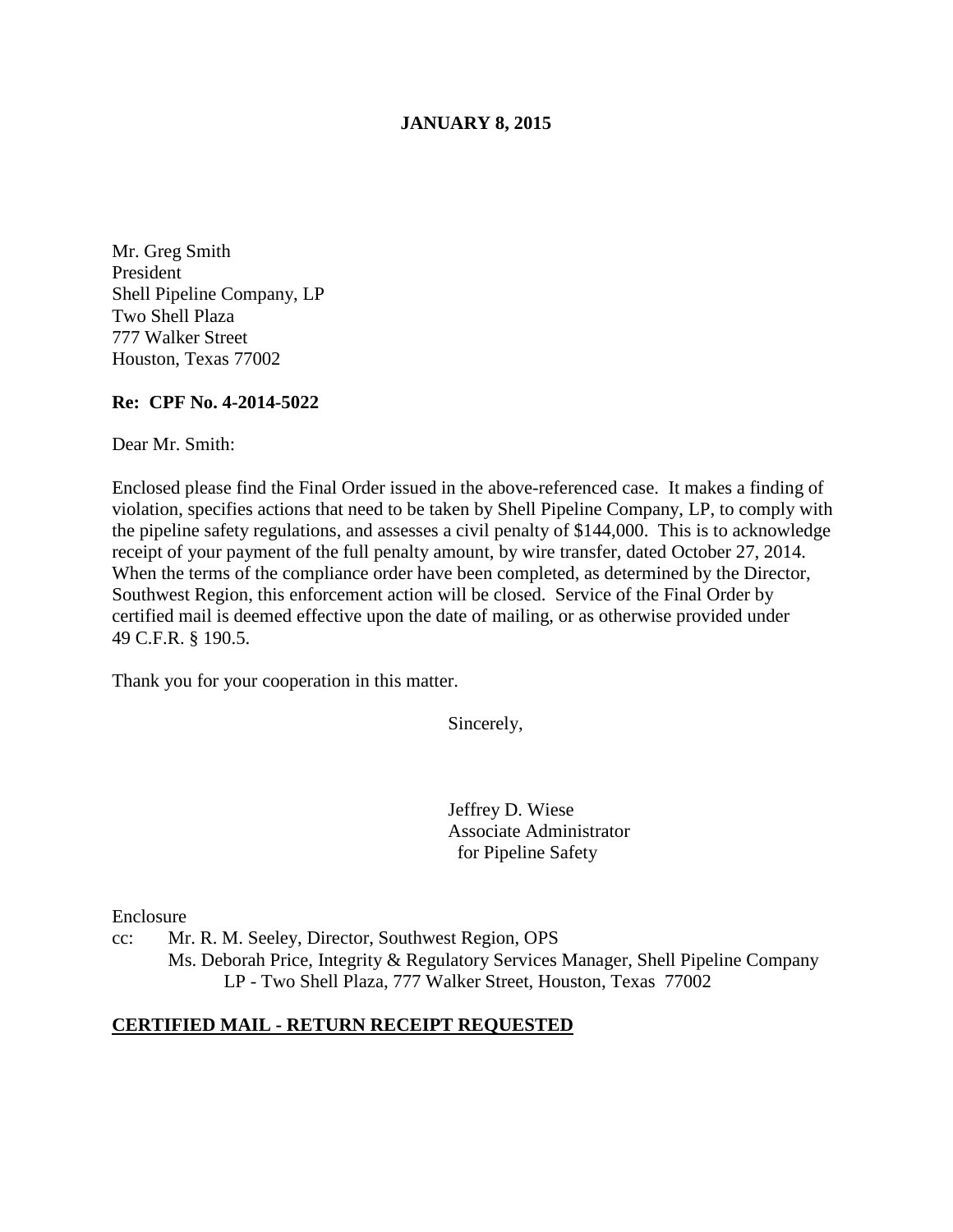### **U.S. DEPARTMENT OF TRANSPORTATION PIPELINE AND HAZARDOUS MATERIALS SAFETY ADMINISTRATION OFFICE OF PIPELINE SAFETY WASHINGTON, D.C. 20590**

**In the Matter of )** 

**Shell Pipeline Company, LP, ) CPF No. 4-2014-5022 a subsidiary of Royal Dutch Shell, plc, )** 

**\_\_\_\_\_\_\_\_\_\_\_\_\_\_\_\_\_\_\_\_\_\_\_\_\_\_\_\_\_\_\_\_\_\_\_\_ )** 

 **)** 

 **)** 

**\_\_\_\_\_\_\_\_\_\_\_\_\_\_\_\_\_\_\_\_\_\_\_\_\_\_\_\_\_\_\_\_\_\_\_\_)** 

**Respondent. )** 

### **FINAL ORDER**

On March 7, 2014, pursuant to 49 U.S.C. § 60117, a representative of the Pipeline and Hazardous Materials Safety Administration (PHMSA), Office of Pipeline Safety (OPS), conducted an investigation of a pipeline accident near Port Neches, Texas, involving the Houston-to-Houma pipeline operated by Shell Pipeline Company, LP (Shell or Respondent). Shell, a subsidiary of Royal Dutch Shell,  $\text{plc}$ ,  $\text{1}$  owns and operates seven tank farms across the United States, and annually transports more than 1.5 billion barrels of crude oil and refined products through 3,800 miles of pipelines across the Gulf of Mexico and five states.<sup>2</sup> The Houston-to-Houma pipeline is comprised of more than 350 miles of 20-inch and 22-inchdiameter pipe running from Houston, Texas, to Houma, Louisiana.<sup>3</sup>

The investigation arose out of an accident occurring on March 6, 2014, when a contractor working for Shell damaged the Houston-to-Houma pipeline when preparing to perform a horizontal directional drill (HDD) installation (Accident). An anchor for the HDD equipment was lowered into the ground directly above the pipeline, rupturing the line and releasing approximately 364 barrels of crude oil into the environment.

As a result of the PHMSA investigation, the Director, Southwest Region, OPS (Director), issued to Respondent, by letter dated September 15, 2014, a Notice of Probable Violation, Proposed Civil Penalty, and Proposed Compliance Order (Notice). In accordance with 49 C.F.R. § 190.207, the Notice proposed finding that Shell had violated 49 C.F.R. § 195.442(a), assessing a civil penalty of \$144,000 for the alleged violation, and ordering Respondent to take certain measures to correct the alleged violation.

 $\overline{a}$ <sup>1</sup> About Shell – Who We Are – Shell at a glance, http://www.shell.us/aboutshell/who-we-are-2013/at-a-glance.html (last visited November 7, 2014).

<sup>2</sup> *About Shell – About Shell Pipeline Company, L*.*P.*, http://www.shell.us/products-services/solutions-forbusinesses/pipeline/about-shell-pipeline html (last visited November 7, 2014).

<sup>&</sup>lt;sup>3</sup> Pipeline Safety Violation Report (Violation Report), (September 15, 2015) (on file with PHMSA), at 1.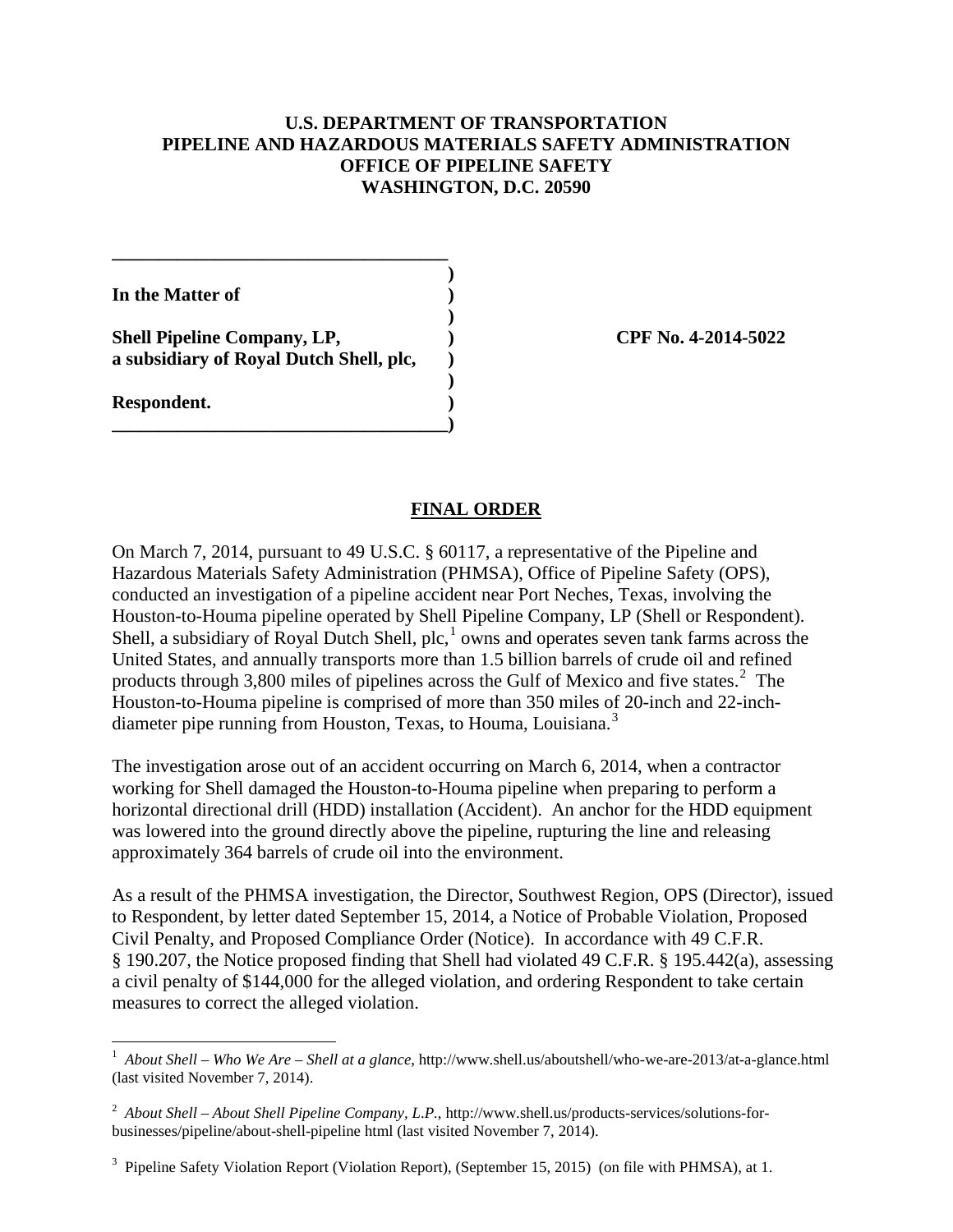Shell responded to the Notice by letter dated October 14, 2014 (Response). Respondent did not contest the allegation of violation but provided information concerning the corrective actions it had taken. As provided in 49 C.F.R. § 190.227, Shell paid the proposed civil penalty of \$144,000 by wire transfer dated October 27, 2014. Payment of the penalty serves to close the case with prejudice to Respondent as to those items for which a penalty was proposed. Respondent did not request a hearing and therefore has waived its right to one.

# **FINDING OF VIOLATION**

In its Response, Shell did not contest the allegation that it violated 49 C.F.R. Part 195, as follows:

**Item 1:** The Notice alleged that Respondent violated 49 C.F.R. § 195.442(a), which states:

## **§ 195.442 Damage prevention program.**

(a) Except as provided in paragraph (d) of this section, each operator of a buried pipeline must carry out, in accordance with this section, a written program to prevent damage to that pipeline from excavation activities. For the purpose of this section, the term "excavation activities" includes excavation, blasting, boring, tunneling, backfilling, the removal of above-ground structures by either explosive or mechanical means, and other earthmoving operations.

The Notice alleged that Respondent violated 49 C.F.R. § 195.442(a) by failing to carry out a section of its own written damage prevention program. Specifically, the Notice alleged that Shell failed to mark its Houston-to-Houma pipeline as specified in Section 3.23 of its procedure, *Pipeline Inspection & Maintenance Manual, Section 3.23 – Temporary Locating and Marking*.

The Notice further alleged that as a result of Shell's failure to properly locate and mark its own line, on March 6, 2014, a second-party contractor working for Shell damaged the pipeline when preparing to perform an HDD installation. As the pipeline had not been temporarily identified and marked by Shell personnel, as required by Section 3.23, an anchor for the HDD equipment was lowered into the ground directly above the pipeline, rupturing the line and releasing approximately 364 barrels of crude oil into the environment.

Respondent did not contest this allegation of violation. Accordingly, based upon a review of all of the evidence, I find that Respondent violated 49 C.F.R. § 195.442(a) by failing to carry out a section of its own written damage prevention program.

This finding of violation will be considered a prior offense in any subsequent enforcement action taken against Respondent.

# **ASSESSMENT OF PENALTY**

Under 49 U.S.C. § 60122, Respondent is subject to an administrative civil penalty not to exceed \$200,000 per violation for each day of the violation, up to a maximum of \$2,000,000 for any related series of violations.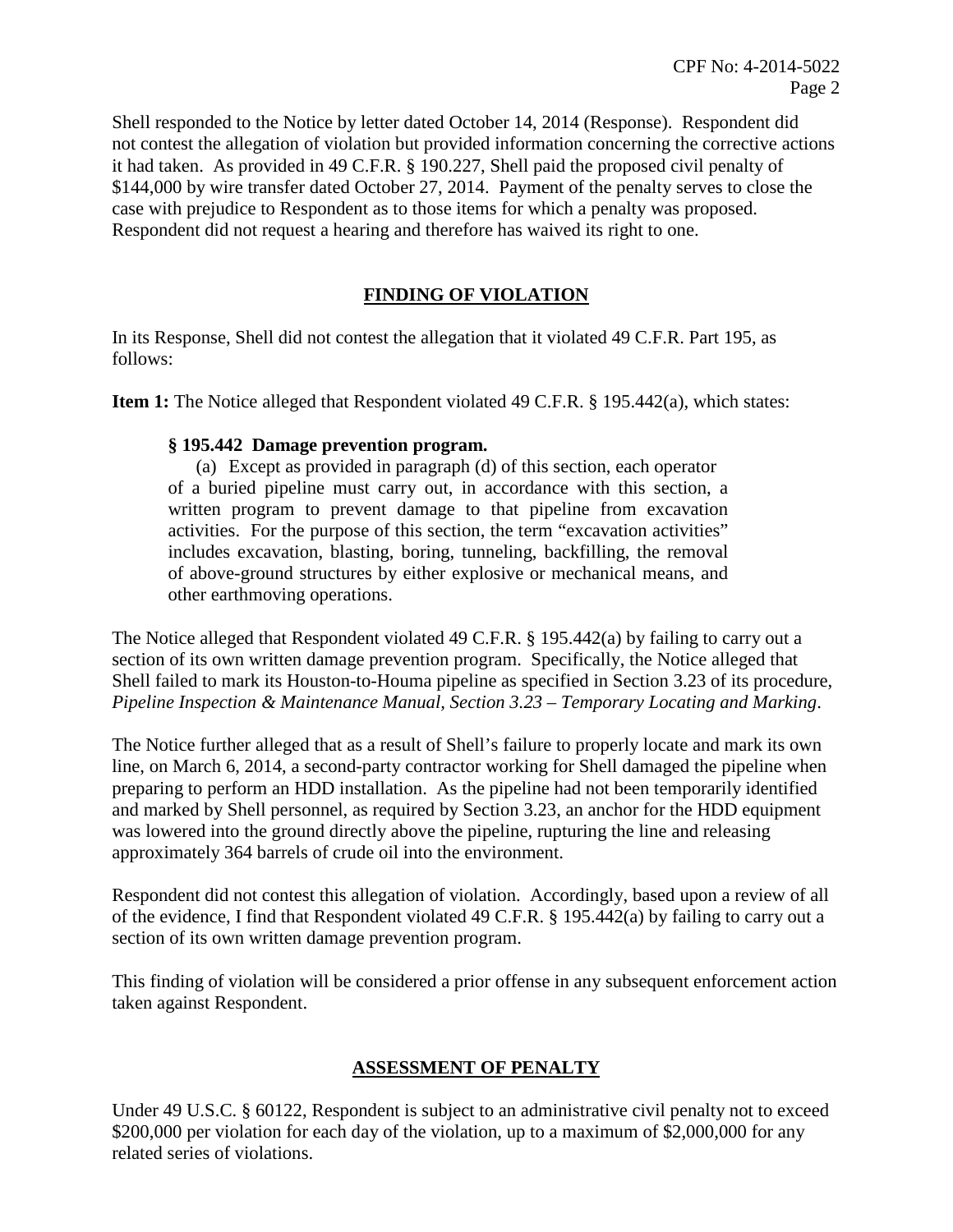In determining the amount of a civil penalty under 49 U.S.C. § 60122 and 49 C.F.R. § 190.225, I must consider the following criteria: the nature, circumstances, and gravity of the violation, including adverse impact on the environment; the degree of Respondent's culpability; the history of Respondent's prior offenses; and any effect that the penalty may have on its ability to continue doing business; and the good faith of the Respondent in attempting to comply with the pipeline safety regulations. In addition, I may consider the economic benefit gained from the violation without any reduction because of subsequent damages, and such other matters as justice may require. The Notice proposed a total civil penalty of \$144,000 for the violation cited above.

**Item 1:** The Notice proposed a civil penalty of \$144,000 for Respondent's violating 49 C.F.R. § 195.442(a), by failing to carry out a section of its own written damage prevention program. As discussed above, I found that a Shell contractor failed to follow Section 3.23 of the company's procedure for locating and marking a section of its Houston-to-Houma pipeline, resulting in an accident and release of crude oil into the environment. The company paid the proposed penalty, which serves to close the case with prejudice to Respondent.

Accordingly, having reviewed the record and considered the assessment criteria for each of the Items cited above, I assess Respondent a total civil penalty of **\$144,000** for violating 49 C.F.R. § 195.442(a), which amount has already been paid in full.

## **COMPLIANCE ORDER**

The Notice proposed a compliance order with respect to Item 1, for violating 49 C.F.R. § 195.442(a). Under 49 U.S.C. § 60118(a), each person who engages in the transportation of hazardous liquids or who owns or operates a pipeline facility is required to comply with the applicable safety standards established under Chapter 601.

In its Response, Shell did not contest the allegation of violation and stated its intent to address the violation stated in the Notice.<sup>4</sup> Pursuant to the authority of 49 U.S.C. § 60118(b) and 49 C.F.R. § 190.217, Respondent is ordered to take the following actions to ensure compliance with the pipeline safety regulations applicable to its operations:

- 1. With respect to the violation of § 195.442(a), (**Item 1),** Respondent must revise its damage prevention procedures in the following areas:
	- a. Revise or update the detailed work process for all project work that requires coordination between Shell Right-of-Way Technicians and Shell Projects Personnel to ensure clear roles and responsibilities for line locating and temporary marking of pipeline facilities. Additionally, all roles and responsibilities related to monitoring and/or observation activities shall be reviewed, and any necessary procedural revisions formalized, through a Management of Change process; and

 4 In its Response, Shell took issue with a statement in the Violation Report that the PHMSA inspector had discovered the violation leading to the Accident. Respondent asserted this statement was incorrect, that the company had actually discovered the violation and reported it to PHMSA, and that the record should be corrected. Since the penalty has been paid and Respondent has not submitted any evidence to support its claim, I am not in a position to modify the record as requested.